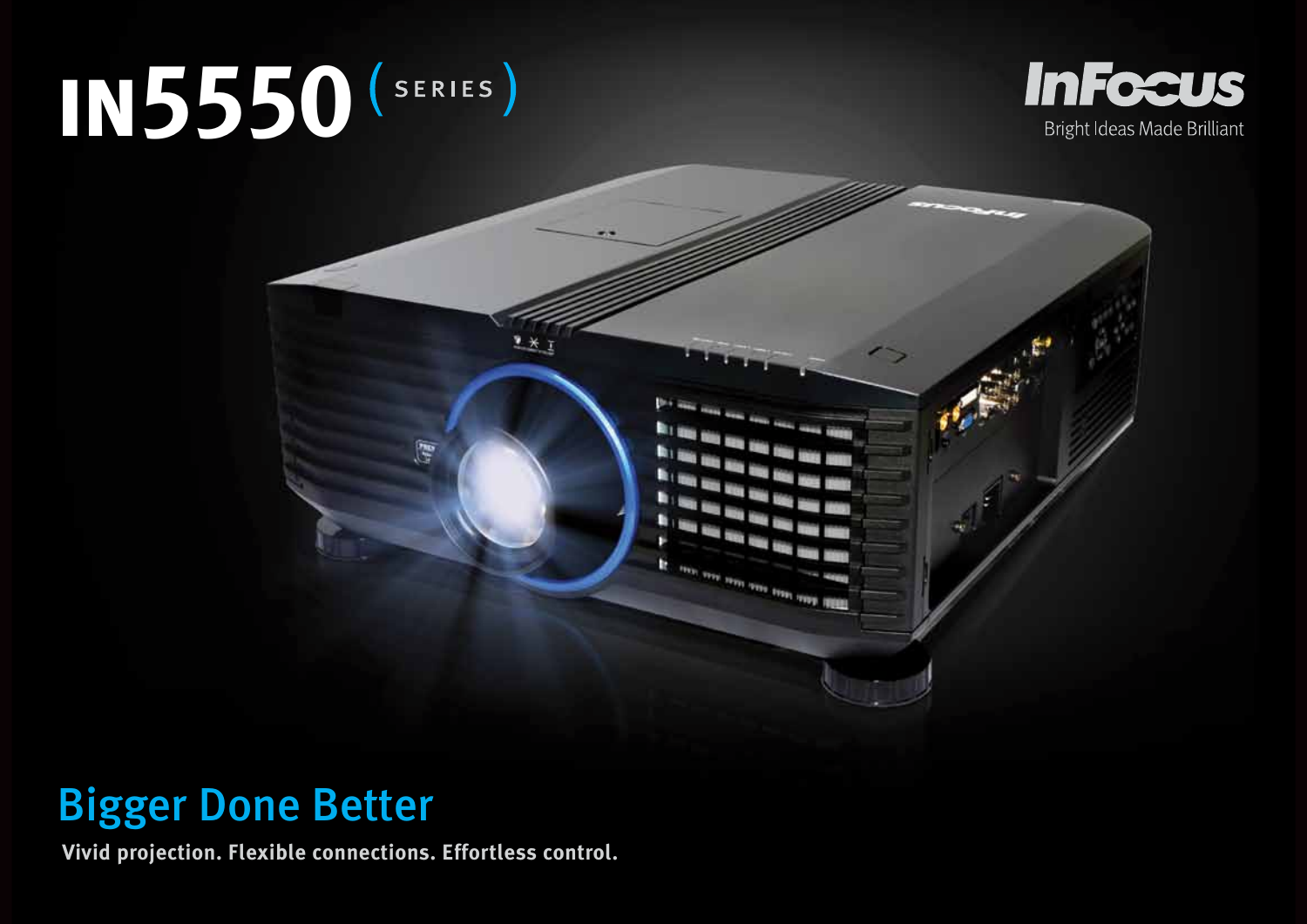## **IN5550**<sup>(SERIES)</sup>

### Bigger Done Better

If you need a projector that can handle big beautifully, then meet the InFocus IN5550 Series. It's the projector designed for large venues, from university auditoriums to worship centres, hotel meeting rooms to convention halls.

With up to a blazing 8300 lumens, these DLP<sup>®</sup> projectors can brilliantly handle the most demanding large image installations. A maximum display resolution of 1920×1200 ensures your audience won't miss out on the little details either.

Project from anywhere with six lenses; project to anywhere with motorised lens shift. And enjoy ultimate flexibility with two colour wheels and a range of options to connect and control.

- ¡ Up to 8300 lumens
- $\overline{O}$  Resolution up to 1920×1200
- $\overline{O}$  Six interchangeable lenses plus vertical and horizontal lens shift
- $\circ$  Motorised lens shift, focus and zoom with lens memory
- 3G-SDI, DVI, HDMI, and RGBHV/YPbPr BNC inputs
- $\bigcirc$  Two user-replaceable colour wheels
- $\circ$  Image blending and image warping features
- $\circ$  Dual lamps and DLP technology for 24/7 operation

#### Vivid Projection

#### **High Brightness**

Get ready for amazing images even at extra-large sizes and in ambient light, thanks to a brightness of up to 8300 lumens and contrast of 2400:1. Keep the audience alert—all the way to the last row—with brilliant, detailed images. Dual lamps give you fail-safe backup, with a choice between single or dual mode. And with the rear lamp door, it's easy to replace the lamp even while the product is installed.



| IN5552L          | $\overline{1}$ IN5554L | (N5555L)            |
|------------------|------------------------|---------------------|
| XGA (1024 × 768) | WXGA (1280 × 800)      | WUXGA (1920 × 1200) |
| 8300 lumens      | 7000 lumens            | 7000 lumens         |

#### **High Resolution**

Take care of the little details with your choice of XGA, WXGA, and WUXGA native resolution that maxes out at 1920x1200, which includes full high-definition 1080p video. So you can wow your audience with images up to 7.62 metres across that show the fine details too. Even demanding applications, like CAD, schematics, and high-def video come across clean and crisp every time.

#### **User-replaceable Colour Wheels**

IN5550 series projectors deliver striking colour with smooth gradations. Each projector combines a six-segment colour wheel with the latest DLP® technology and InFocus BrilliantColor implementation. Two user-replaceable colour wheels ship with the projector, so you can choose the colour best for your application—accurate colours or very bright.

#### **Six Interchangeable Lenses**

Project your image the size you want—from wherever you want—with your choice of six lenses from short-throw to ultra-long-throw projection. Switch with just the push of a button, then use the motorised lens shift to position your image precisely. Once you get it right, save the zoom, focus, and lens shift into one of 10 memory locations.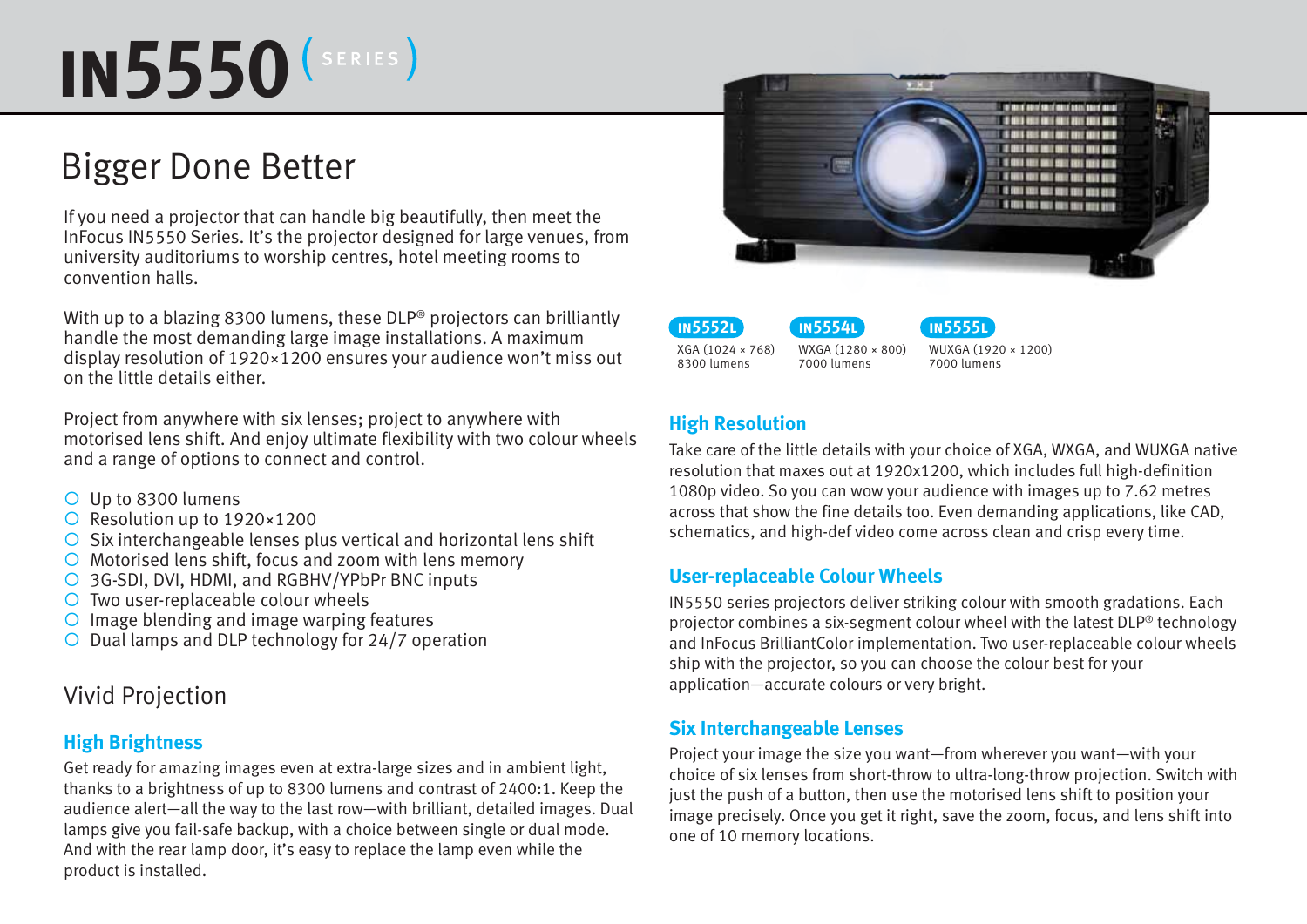#### **PiP**

Display two distinct sources simultaneously, a capability ideal for viewing multiple presentations, videoconferencing, and distance learning. Switch sources and choose between five different PiP placement options, including side-by-side horizontal and a small secondary source image displayed on the top or bottom.

#### **Image Blending**

If you have more than one InFocus IN5550 series projector, all the better. Quickly line up and blend the projectors with onboard mixing to adjust the brightness of the overlap and create one big smooth image, edge to edge.

#### **Image Warping**

For rental and staging applications, your projection surface may be round or curved—but that doesn't mean your image has to be. Adjust keystone, rotation, pincushion/barrel, and corner positions to ensure your images are perfect even when your surface isn't.

#### **360-Degree Projection**

Broaden the view to 360 degrees for unique applications in auditoriums, visitor centres and museums where the room might not be the usual box. The IN5550 can also project in Portrait format.

#### Flexible Connections

#### **HDMI**

IN5550 series projectors provide HDMI for one-cable projection of HD-quality video and audio from a variety of sources. It's the perfect solution for digital content—including high bright video and signage needs—in large venues.



IN5550 Side Panel

#### **3G-SDI**

The 3G-SDI high-definition serial digital interface provides an increase in bandwidth over previous technology. The upgrade allows both higher resolution and frame rates through a single connection.

#### **5 BNC (RGBHV, YPbPr)**

The 5 BNC input can handle all leading professional switching and signal processing equipment from manufacturers including EXTRON, KRAMER, In-Line, and more. Industry-standard 5 BNC ensures a solid and reliable connection.

#### Effortless Control

#### **RS232 Control**

Use the RS232 port to add the IN5550 series projector to your room control system. Manage your projector instantly and intuitively with your choice of serial control devices from Crestron, AMX, and SPcontrols.

#### **RJ45 Telnet Network Control**

The IN5550 series projectors are compatible with any network control system using Telnet protocol, including Crestnet, AMX Device Discovery, and InFocus ProjectorNet. The built-in Web control panel lets network administrators remotely access and control the projector over standard LAN/WAN for messaging, scheduling, and performance.

#### **Wired Remote**

Run a small cable up to 30.5 metres to plug into the remote control that ships with the unit. You'll enjoy instant system control with wired device reliability.